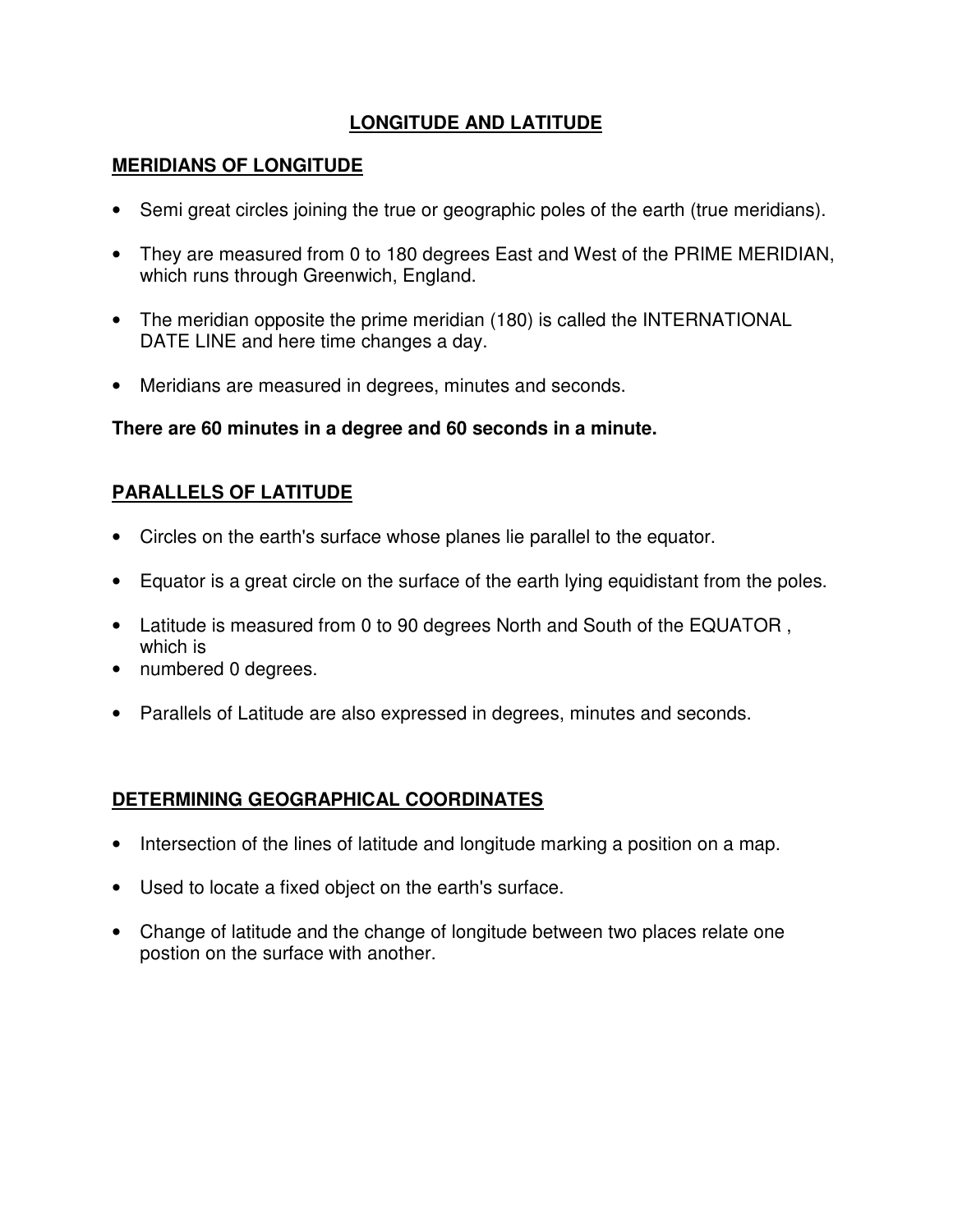### **TIME AND LONGITUDE**

## **SOLAR DAY**

interval between two successive transits of the sun. It is divided into 24 hours.

The sun travels once around the earth every day. It travels 360 degrees of longitude in one day. So, time can be expressed in terms of longitude.

| 24 hours              | $=$ |  | 360 degrees longitude |                      |  |  |
|-----------------------|-----|--|-----------------------|----------------------|--|--|
| 1 hours               |     |  | 15 degrees longitude  |                      |  |  |
| 1 min                 | $=$ |  |                       | 15 minutes longitude |  |  |
| 1 sec                 | $=$ |  |                       | 15 seconds longitude |  |  |
|                       |     |  |                       |                      |  |  |
| 360 degrees longitude |     |  | =                     | 24 hours             |  |  |
| 1 degree longitude    |     |  | $=$                   | 4 min                |  |  |
| 1 minute longitude    |     |  | =                     | 4 sec                |  |  |
| 1 second longitude    |     |  | $1/15$ sec            |                      |  |  |

### **COORDINATED UNIVERSAL TIME**

- Used so that a universal standard time exists for reference at any point on the earth.
	- ♦ based upon measurements of time in a number of places on the earth.
	- $\bullet$  It is also referred to as Z or zulu time.
	- ♦ UTC replaced Greenwich mean time (GMT), which was once the universally accepted standard.
	- ♦ UTC is the local mean time for the prime meridian.
	- ♦ Winter time is the same as Daylight Savings Time.

### **EARTH'S MAGNETISM**

- True North is the north pole of the earth.
- Magnetic north is the direction the compass needle lies without considering deviation and is not at a fixed position.
- The magnetic field of the earth changes as the magnetic north moves about in a circle.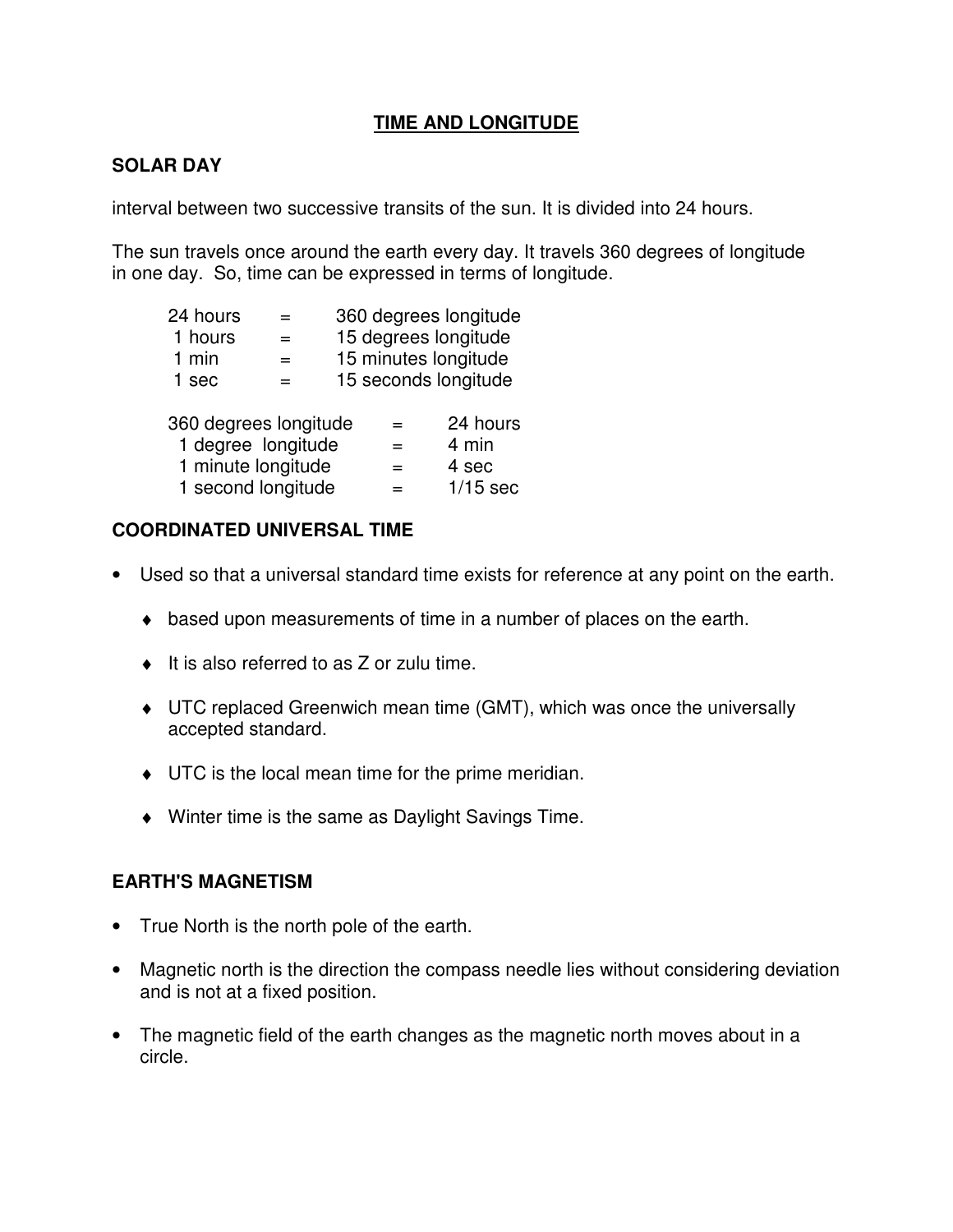### **MAGNETIC VARIATION**

- The angle between the true meridian and the magnetic meridian in which the compass needles lies.
- It is also known as magnetic declination in other disciplines.

### **To convert from True to Magnetic Heading:**

- Add Westerly Variation
- Subtract Easterly Variation

| True Heading | <b>East Variation</b> | =   | <b>Magnetic Heading</b> |
|--------------|-----------------------|-----|-------------------------|
| True Heading | <b>West Variation</b> | $=$ | <b>Magnetic Heading</b> |

#### **\*\*\*Helpful Reminder**:

EAST IS LEAST WEST IS BEST

### **To convert from Magnetic to True Heading:**

- Add Easterly Variation
- Subtract Westerly Variation

# **COMPASS DEVIATION**

The angle between the magnetic heading and the compass heading, which is the magnetic heading corrected for deviation.

### **To convert from Magnetic to Compass:**

- Add Westerly Deviation
- Subtract Easterly Deviation

Magnetic Heading Theory - East

Deviation<br>+ West

= Compass Heading

- Magnetic Heading
- Deviation
	- = Compass Heading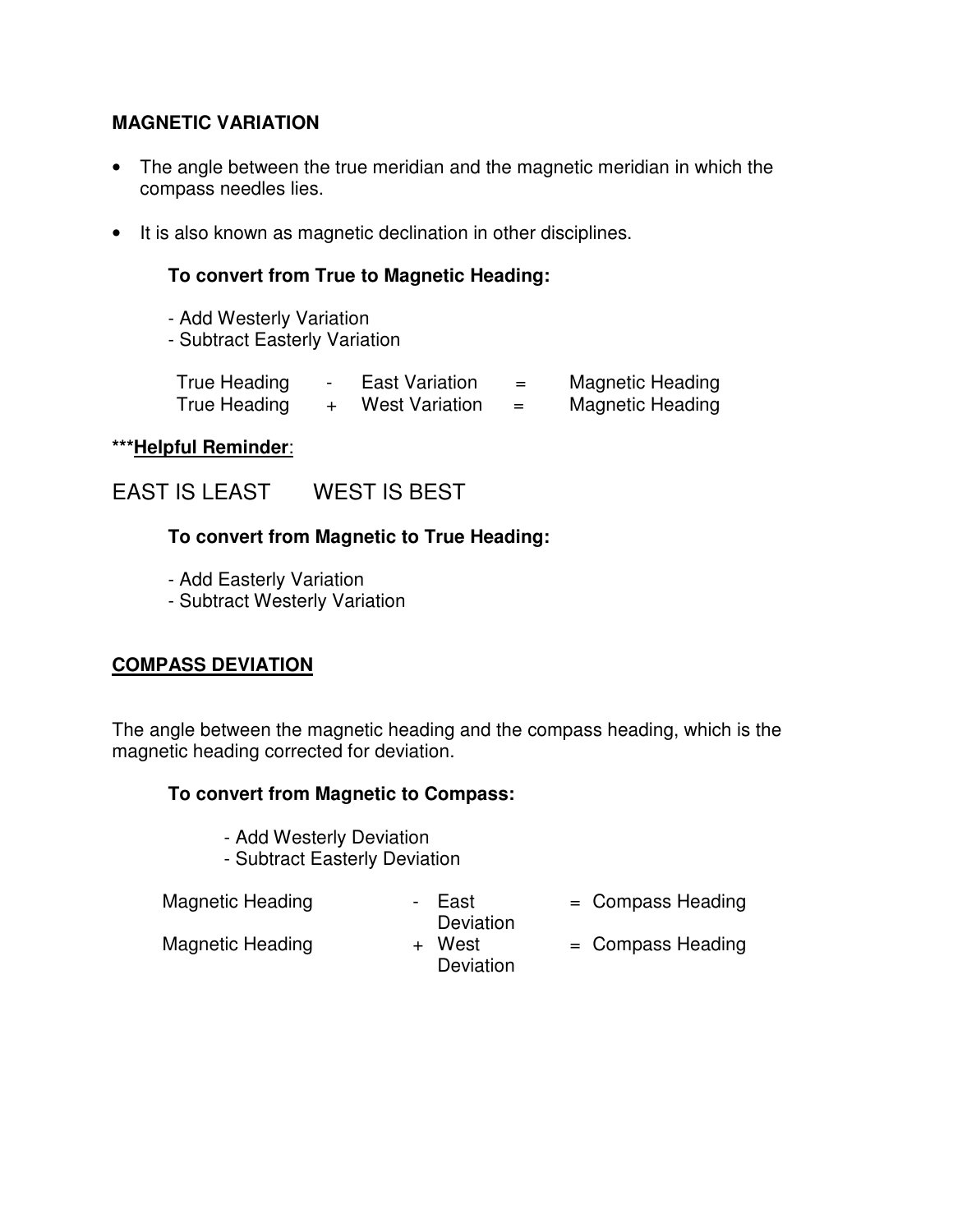### **To convert from Compass to Magnetic:**

- Add Easterly Deviation
- Subtract Westerly Deviation

#### **All variation and deviation can be remembered by**:

- T true track
- V variation
- M magnetic heading
- D deviation
- C compass heading

### **Compass Errors**

- A compass has several errors which cause the compass to not point directly to magnetic north.
- Knowledge of their presence will assist the pilot in correcting for them.

## **Magnetic Dip**

- The earth's lines of force are horizontal at the equator but become vertical towards the poles.
- Causes the compass to tend to dip in higher latitudes.

# **Northerly Turning Error**

- The compass will misread when the aircraft is in a banked attitude and turning.
- Error is most apparent on headings of north and south and is greatest over the poles.
- Always make sure the wings are level while reading the compass on north or south headings.
- On turns from NORTH northerly turning error causes the compass to LAG.
- On turns from SOUTH northerly turning error causes the compass to LEAD.